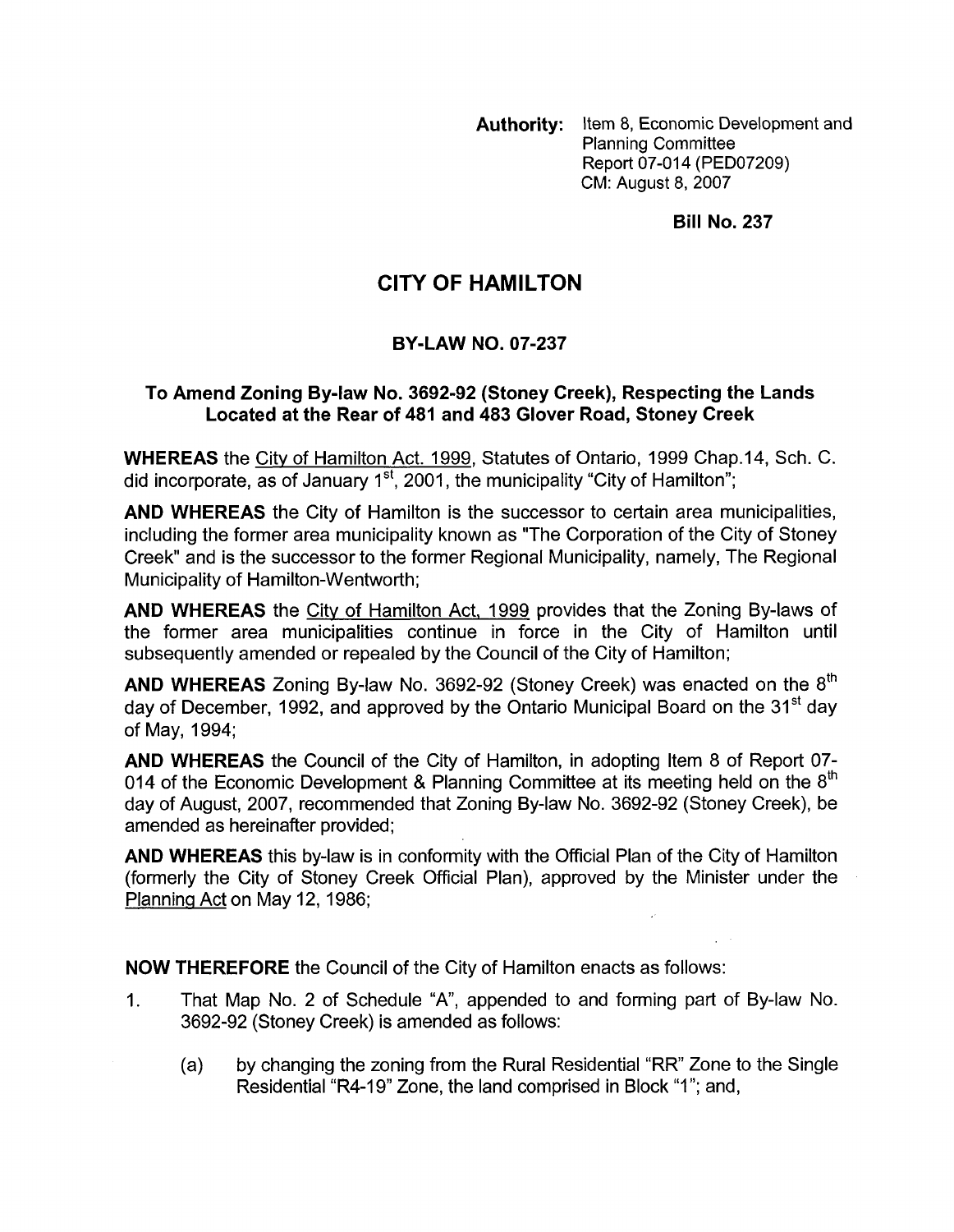By-law respecting Rear of 481 and 483 Glover Road, Stoney Creek Page 2 of 4

(b) by changing the zoning from the Neighbourhood Development "ND" Zone to the Single Residential "R4-19" Zone, the land comprised in Block "2";

the extent and boundaries of which are shown on a plan hereto annexed as Schedule "A".

2. That Subsection 6.5.7, "Special Exemptions", of Section 6. Single Residential "R4" Zone, of Zoning By-law No. 3692 (Stoney Creek), be amended by adding a new special exemption, "R4-19", as follows:

## **"R4-19''** - **481 and 483 Glover Road, Schedule "A', Map No. 2**

Notwithstanding the provisions of paragraphs (c), (d), (e), **(9** and (9) of Subsection 6.5.3 of the Single Residential "R4" Zone, on those lands zoned "R4-19" by this By-law, the following shall apply:

| (c) Minimum Front Yard                    |                | 3 metres, except 5.8 metres to an<br>attached garage or an attached carport;                                                                                                            |
|-------------------------------------------|----------------|-----------------------------------------------------------------------------------------------------------------------------------------------------------------------------------------|
| Maximum Front Yard                        |                | 4.5 metres, except 6.3 metres to an<br>attached garage or an attached carport;                                                                                                          |
| (d) Minimum Side Yard                     | $\blacksquare$ | No part of any dwelling shall be located<br>closer than 1.2 metres, except as<br>provided in clause (i) below:                                                                          |
|                                           | (i)            | The minimum side yard on the side of<br>the dwelling containing an attached<br>garage or attached carport may be 0.6<br>metres except for a side yard which<br>abuts a flankage street; |
| (e) Minimum Rear Yard                     | $\sim 100$     | 7.0 metres                                                                                                                                                                              |
| (f) Maximum Building Height - 12.6 metres |                |                                                                                                                                                                                         |

(9) Maximum Lot Coverage - None

Notwithstanding the provision of Paragraph (a) of Section 4.16.1 - "Unitary Equipment", on those lands zoned "R4-19" by this By-law, the following shall apply:

(a) Minimum Distance to any side lot line  $-1.0$  metres.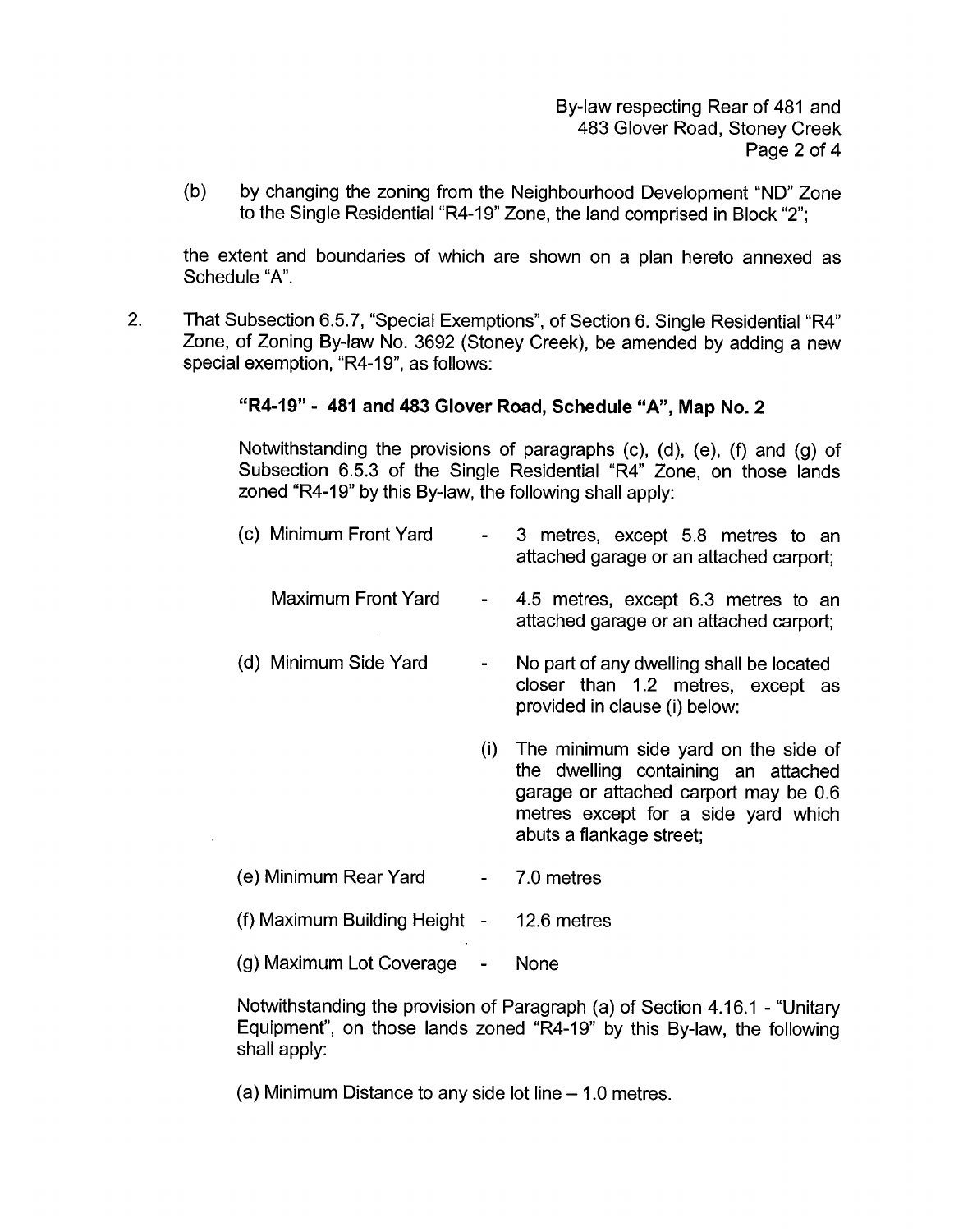By-law respecting Rear of 481 and 483 Glover Road, Stoney Creek Page 3 of 4

**3.** No building or structure shall be erected, altered, extended or enlarged, nor shall any building or structure or part thereof be used, nor shall any land be used, except in accordance with the Single Residential "R4" Zone provisions, subject to the special requirements referred to in Section 2.

 $\frac{1}{2}$ 

4. The Clerk is hereby authorized and directed to proceed with the giving of notice of the passing of this by-law, in accordance with the Planning Act.

PASSED and ENACTED this 8<sup>th</sup> day of August, 2007.

*a*   $\lambda\emptyset$  ) **Fred Eisenberger** 

Mayor **Mayor** City Clerk

ZAR-07-015

kevin C. Christenson